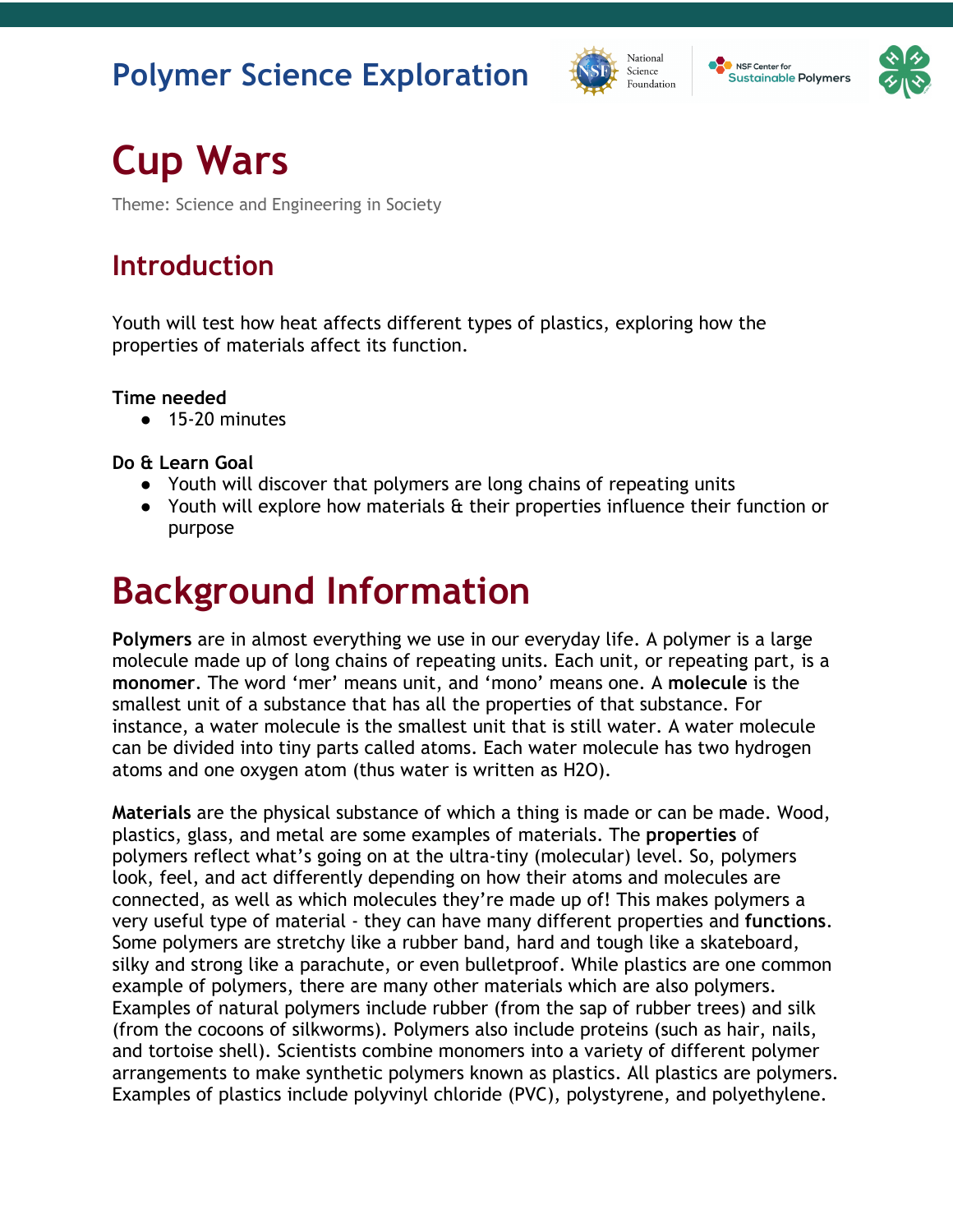Although all plastics are polymers, not all polymers are plastics. Other examples of synthetic polymers are nylon, polyester, and silly putty.

## **Do!**

**Materials:** 

| One PLA cup (identified as<br>Sample A) - 1 per group of three<br>youth<br>One PS cup (identified as Sample)<br>$B$ ) - 1 per group of three youth<br>One other plastic cup (identified<br>as Sample $C$ ) - 1 per group of<br>three youth<br>Permanent marker, black or blue<br>$-2-3$<br>Blow dryer - 2-3<br>Flip chart paper<br>Pens/pencils - 1 per group | Use a permanent marker to label<br>cup samples with A, B, or C on the<br>bottom<br>Set up equipment (hair dryers,<br>cups); for larger group you may<br>wish to set up three stations (one<br>for testing Cup A, one for B & one<br>for C), and have youth rotate<br>through the stations to conduct<br>their tests<br>Test sample C prior to the lesson,<br>using the hair dryer test, so you<br>know what will happen; for<br>example, a Solo TM brand cup may<br>show some melting; heating a Dixie<br>TM brand, wax-covered paper cup<br>may cause the wax to soften and<br>become warm; other cups will vary<br>so facilitator should test before<br>using |
|---------------------------------------------------------------------------------------------------------------------------------------------------------------------------------------------------------------------------------------------------------------------------------------------------------------------------------------------------------------|-----------------------------------------------------------------------------------------------------------------------------------------------------------------------------------------------------------------------------------------------------------------------------------------------------------------------------------------------------------------------------------------------------------------------------------------------------------------------------------------------------------------------------------------------------------------------------------------------------------------------------------------------------------------|
|                                                                                                                                                                                                                                                                                                                                                               | Put youth in groups of three                                                                                                                                                                                                                                                                                                                                                                                                                                                                                                                                                                                                                                    |

**Questions:**

- What are 3 different containers that you have used for a beverage in the last week? Explain why you chose that type of container.
- If you were having a party and you wanted to serve beverages, what types of containers might you choose?
- What would influence the type of container you'd choose?

Explain the challenge: Your team is challenged to find out which plastic cups can hold a hot

liquid (such as hot tea or hot cocoa).

To ensure safety in this activity, ask the group: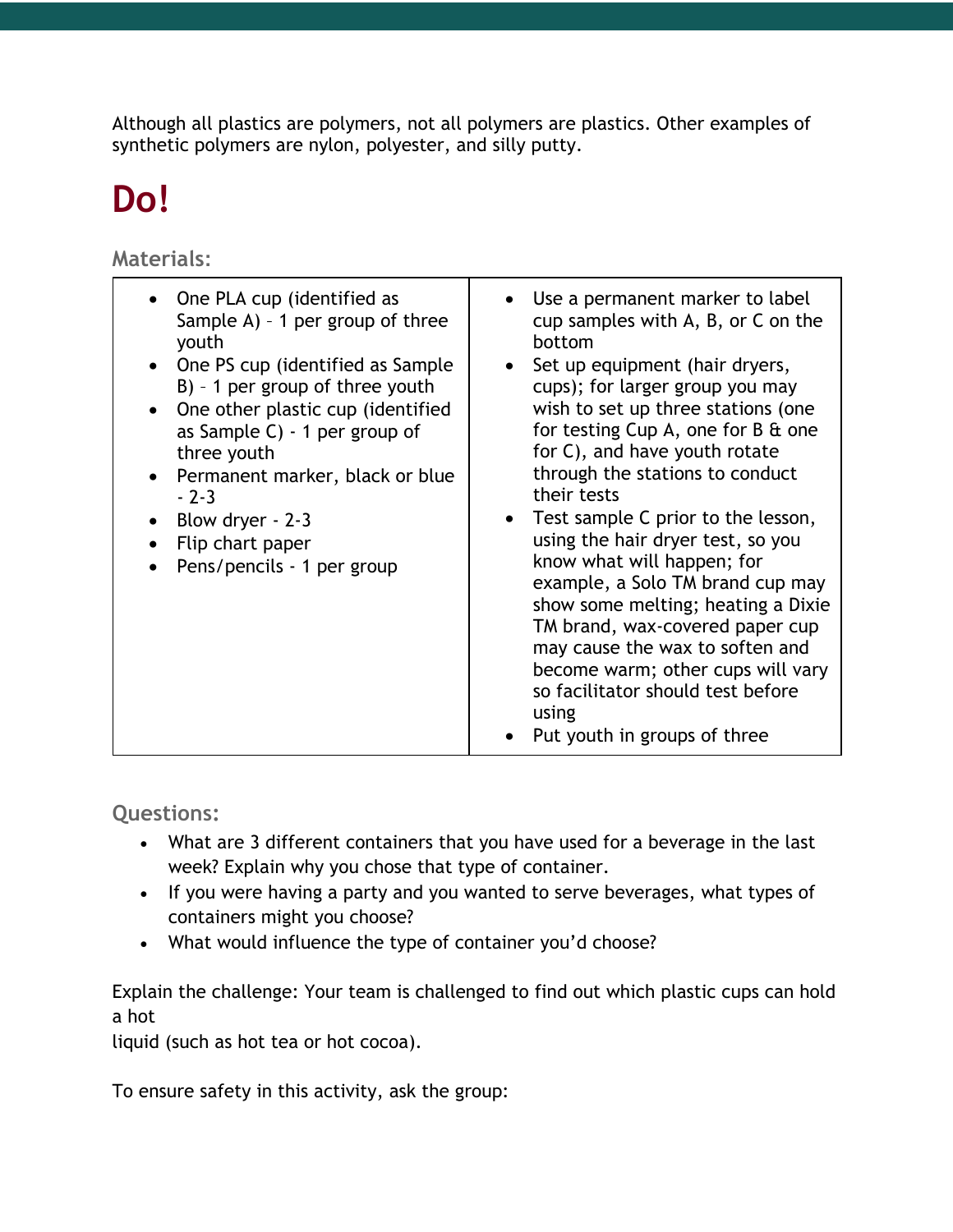- What are some ways we could test these three cups to see how they withstand heat (like hot liquid)? *Youth will likely say we could pour hot water in them and watch what happens.*
- Would there be any safety concerns with each type of test? *(e.g. burn our hands, have hot water run all over)*
- Emphasize that safety is a key consideration for any experiment. Scientists and engineers have to be sure that any experiment or test they try is safe. To keep us safe, we will be using a hair dryer for the heat source, instead of hot water.

#### **Procedure:**

- 1. Invite youth to examine each type of cup (Samples A, B  $\&$  C), then answer the following questions, and make brief notes about the cups' appearance (size, texture, color, weight, and other observations) on flip chart paper.
- 2. Engage in group discussion, using these questions:
	- Based on appearance alone, what is the same and different with the three cups?
	- Do you think these are made of the same material? Why or why not?
	- Based on your observations, predict how each sample will hold up to the heat of the hair dryer.
- 3. Give a safety demonstration: Show youth how to hold their cups and blow dryer -- the youth can hold the cup right next to the blow dryer, but should keep their fingers out of the hot air. It can help to hold the cup upside down by the lip.
- 4. Invite each group to move to stations and to blow-dry their sample cups for 30 seconds. (Groups can repeat for another 30 seconds, observing at the end of each 30 second test. They may repeat for up to a total of 120 seconds or 4 sets of 30 seconds each). Guide youth to rotate to all three stations. Ask youth to make notes about their observations using the flip chart paper.

**Facilitator Tip**: Sample A "flows" within about 20 seconds. This means the plastic will warp and collapse. Sample B should be impacted only in a minor way (if at all). (The results for Sample C will depend on the type of cup chosen; facilitators will have tested this sample prior to youth trying it so they will know how it reacts to heat).

5. Based on their observations, have youth draw conclusions about the ability of the cups to hold hot water based on how they reacted to the blow dryer test. Ask them to explain their conclusions.